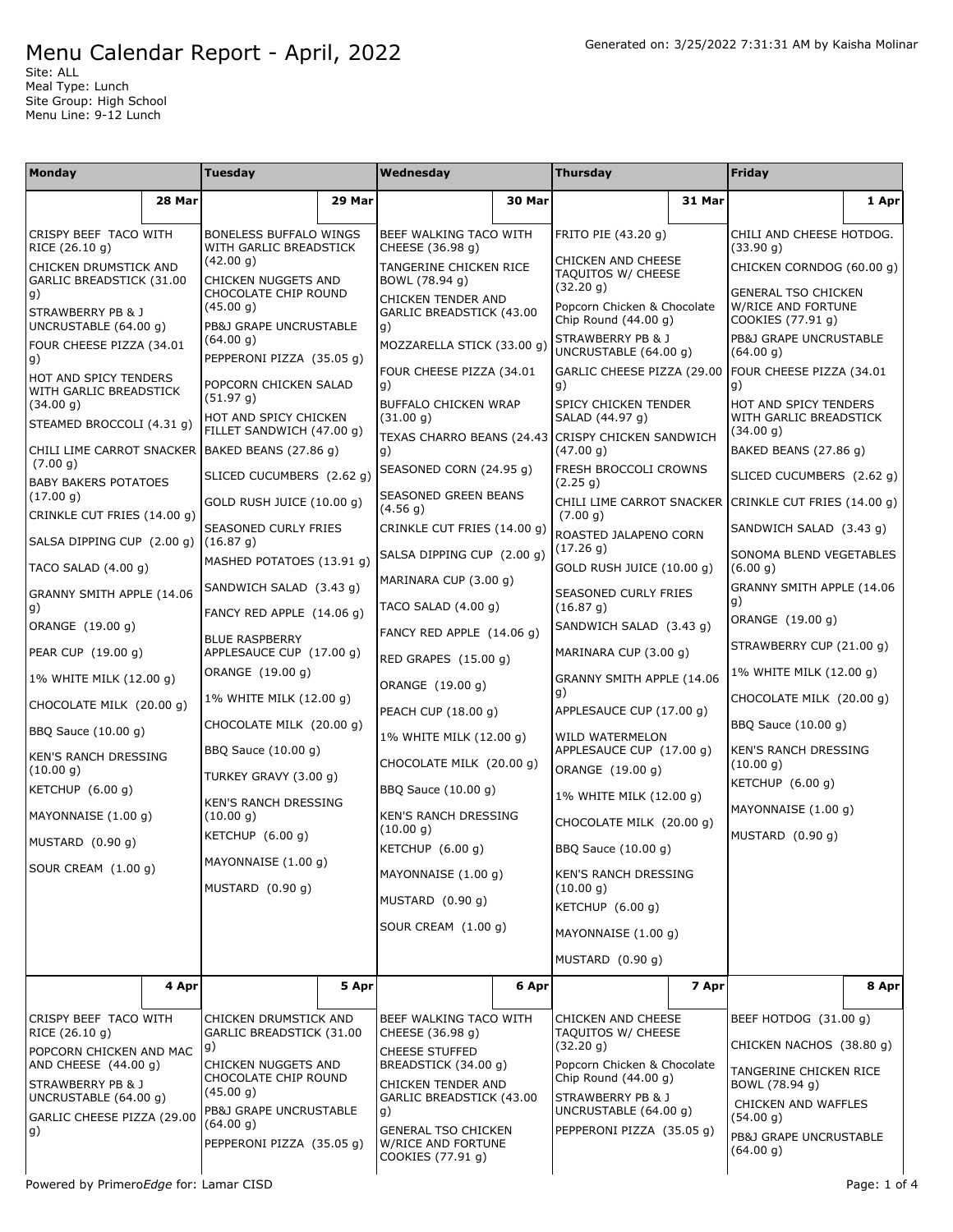Site: ALL Meal Type: Lunch Site Group: High School Menu Line: 9-12 Lunch

 $\overline{1}$ 

|                                                         | 4 Apr  |                                                                                                              | 5 Apr  |                                                                                        | 6 Apr  |                                                                                     | 7 Apr  |                                                              | 8 Apr  |
|---------------------------------------------------------|--------|--------------------------------------------------------------------------------------------------------------|--------|----------------------------------------------------------------------------------------|--------|-------------------------------------------------------------------------------------|--------|--------------------------------------------------------------|--------|
| HOT AND SPICY TENDERS<br>WITH GARLIC BREADSTICK         |        | POPCORN CHICKEN SALAD<br>(51.97 g)                                                                           |        | FOUR CHEESE PIZZA (34.01<br>g)                                                         |        | SPICY CHICKEN TENDER<br>SALAD (44.97 g)                                             |        | FOUR CHEESE PIZZA (34.01<br>g)                               |        |
| (34.00 g)<br>STEAMED BROCCOLI (4.31 g)                  |        | HOT AND SPICY CHICKEN<br>FILLET SANDWICH (47.00 g)                                                           |        | <b>BUFFALO CHICKEN WRAP</b><br>(31.00 g)                                               |        | HOT AND SPICY CHICKEN<br>FILLET SANDWICH (47.00 g)                                  |        | HOT AND SPICY TENDERS<br>WITH GARLIC BREADSTICK<br>(34.00 g) |        |
| <b>BABY BAKERS POTATOES</b><br>(17.00 g)                |        | BAKED BEANS (27.86 g)<br>GOLD RUSH JUICE (10.00 g)                                                           |        | TEXAS CHARRO BEANS (24.43<br>g)                                                        |        | SMOTHERED BURRITO (58.84<br>g)                                                      |        | BAKED BEANS (27.86 g)                                        |        |
| CRINKLE CUT FRIES (14.00 g)                             |        | SEASONED CURLY FRIES                                                                                         |        | SEASONED CORN (24.95 g)<br><b>SEASONED GREEN BEANS</b>                                 |        | FRESH BROCCOLI CROWNS<br>(2.25 g)<br>ROASTED JALAPENO CORN                          |        | CHILI LIME CARROT SNACKER<br>(7.00 g)                        |        |
| SALSA DIPPING CUP (2.00 g)<br>MARINARA CUP (3.00 g)     |        | (16.87 g)<br>MASHED POTATOES (13.91 g)                                                                       |        | (4.56 g)                                                                               |        | (17.26 g)                                                                           |        | CRINKLE CUT FRIES (14.00 g)                                  |        |
| TACO SALAD (4.00 g)                                     |        | SANDWICH SALAD (3.43 g)                                                                                      |        | CRINKLE CUT FRIES (14.00 g)<br>SALSA DIPPING CUP (2.00 g)                              |        | GOLD RUSH JUICE (10.00 g)                                                           |        | SALSA DIPPING CUP (2.00 g)                                   |        |
| GRANNY SMITH APPLE (14.06                               |        | FANCY RED APPLE (14.06 g)                                                                                    |        | MARINARA CUP (3.00 g)                                                                  |        | SEASONED CURLY FRIES<br>(16.87 g)                                                   |        | TACO SALAD $(4.00 g)$                                        |        |
| g)                                                      |        | APPLESAUCE CUP (17.00 g)                                                                                     |        | TACO SALAD (4.00 g)                                                                    |        | SANDWICH SALAD (3.43 g)                                                             |        | SONOMA BLEND VEGETABLES<br>(6.00 g)                          |        |
| ORANGE (19.00 g)<br>PEAR CUP (19.00 g)                  |        | <b>BLUE RASPBERRY</b><br>APPLESAUCE CUP (17.00 g)                                                            |        | FANCY RED APPLE (14.06 g)                                                              |        | SALSA DIPPING CUP (2.00 g)                                                          |        | GRANNY SMITH APPLE (14.06<br>g)                              |        |
| 1% WHITE MILK (12.00 g)                                 |        | ORANGE (19.00 g)                                                                                             |        | RED GRAPES (15.00 g)                                                                   |        | GRANNY SMITH APPLE (14.06<br>g)                                                     |        | ORANGE (19.00 g)                                             |        |
| CHOCOLATE MILK (20.00 g)                                |        | 1% WHITE MILK (12.00 g)                                                                                      |        | ORANGE (19.00 g)                                                                       |        | APPLESAUCE CUP (17.00 g)                                                            |        | STRAWBERRY CUP (21.00 g)                                     |        |
| BBQ Sauce (10.00 g)                                     |        | CHOCOLATE MILK (20.00 g)                                                                                     |        | PEACH CUP (18.00 g)                                                                    |        | WILD WATERMELON<br>APPLESAUCE CUP (17.00 g)                                         |        | 1% WHITE MILK (12.00 g)                                      |        |
| KEN'S RANCH DRESSING                                    |        | BBQ Sauce (10.00 g)                                                                                          |        | 1% WHITE MILK (12.00 g)                                                                |        | ORANGE (19.00 g)                                                                    |        | CHOCOLATE MILK (20.00 g)                                     |        |
| (10.00 g)                                               |        | TURKEY GRAVY (3.00 q)                                                                                        |        | CHOCOLATE MILK (20.00 g)                                                               |        | 1% WHITE MILK (12.00 g)                                                             |        | BBQ Sauce (10.00 g)                                          |        |
| KETCHUP (6.00 g)<br>MAYONNAISE (1.00 g)                 |        | <b>KEN'S RANCH DRESSING</b><br>(10.00 g)                                                                     |        | BBQ Sauce (10.00 g)                                                                    |        | CHOCOLATE MILK (20.00 g)                                                            |        | <b>KEN'S RANCH DRESSING</b><br>(10.00 g)                     |        |
| MUSTARD (0.90 g)                                        |        | KETCHUP $(6.00 g)$                                                                                           |        | <b>KEN'S RANCH DRESSING</b><br>(10.00 g)                                               |        | BBQ Sauce (10.00 g)                                                                 |        | KETCHUP (6.00 g)                                             |        |
| SOUR CREAM (1.00 g)                                     |        | MAYONNAISE (1.00 g)                                                                                          |        | KETCHUP (6.00 g)                                                                       |        | KEN'S RANCH DRESSING<br>(10.00 g)                                                   |        | MAYONNAISE $(1.00 g)$                                        |        |
|                                                         |        | MUSTARD (0.90 g)                                                                                             |        | MAYONNAISE (1.00 g)                                                                    |        | KETCHUP (6.00 g)                                                                    |        | MUSTARD (0.90 g)                                             |        |
|                                                         |        |                                                                                                              |        | MUSTARD $(0.90 g)$                                                                     |        | MAYONNAISE (1.00 g)                                                                 |        | SOUR CREAM (1.00 g)                                          |        |
|                                                         |        |                                                                                                              |        | SOUR CREAM (1.00 g)                                                                    |        | MUSTARD (0.90 g)                                                                    |        | SYRUP (31.00 g)                                              |        |
|                                                         | 11 Apr |                                                                                                              | 12 Apr |                                                                                        | 13 Apr |                                                                                     | 14 Apr |                                                              | 15 Apr |
| CRISPY BEEF TACO WITH<br>RICE (26.10 g)                 |        | BONELESS BUFFALO WINGS<br>WITH GARLIC BREADSTICK<br>(42.00 g)<br>CHICKEN NUGGETS AND<br>CHOCOLATE CHIP ROUND |        | BEEF WALKING TACO WITH<br>CHEESE (36.98 g)<br>TANGERINE CHICKEN RICE<br>BOWL (78.94 g) |        | FRITO PIE (43.20 g)<br><b>CHICKEN AND CHEESE</b><br>TAQUITOS W/ CHEESE<br>(32.20 g) |        |                                                              |        |
| CHICKEN DRUMSTICK AND<br>GARLIC BREADSTICK (31.00<br>g) |        |                                                                                                              |        |                                                                                        |        |                                                                                     |        |                                                              |        |
| STRAWBERRY PB & J<br>UNCRUSTABLE (64.00 g)              |        | (45.00 g)<br>PB&J GRAPE UNCRUSTABLE                                                                          |        | CHICKEN TENDER AND<br>GARLIC BREADSTICK (43.00<br>g)                                   |        | Popcorn Chicken & Chocolate<br>Chip Round (44.00 g)                                 |        |                                                              |        |
| FOUR CHEESE PIZZA (34.01<br>g)                          |        | (64.00 g)<br>PEPPERONI PIZZA (35.05 g)                                                                       |        | MOZZARELLA STICK (33.00 g)                                                             |        | STRAWBERRY PB & J<br>UNCRUSTABLE (64.00 g)                                          |        |                                                              |        |
| HOT AND SPICY TENDERS<br>WITH GARLIC BREADSTICK         |        | POPCORN CHICKEN SALAD<br>(51.97 g)                                                                           |        | FOUR CHEESE PIZZA (34.01<br>g)                                                         |        | GARLIC CHEESE PIZZA (29.00<br>g)                                                    |        |                                                              |        |
| (34.00 g)<br>STEAMED BROCCOLI (4.31 g)                  |        | HOT AND SPICY CHICKEN<br>FILLET SANDWICH (47.00 g)                                                           |        | <b>BUFFALO CHICKEN WRAP</b><br>(31.00 g)                                               |        | SPICY CHICKEN TENDER<br>SALAD (44.97 g)                                             |        |                                                              |        |
| CHILI LIME CARROT SNACKER                               |        | BAKED BEANS (27.86 g)                                                                                        |        | TEXAS CHARRO BEANS (24.43)<br>g)                                                       |        | CRISPY CHICKEN SANDWICH<br>(47.00 g)                                                |        |                                                              |        |
| (7.00 g)<br><b>BABY BAKERS POTATOES</b>                 |        | SLICED CUCUMBERS (2.62 g)                                                                                    |        | SEASONED CORN (24.95 g)                                                                |        | FRESH BROCCOLI CROWNS<br>(2.25 g)                                                   |        |                                                              |        |
| (17.00 g)<br>CRINKLE CUT FRIES (14.00 g)                |        | GOLD RUSH JUICE (10.00 g)                                                                                    |        | SEASONED GREEN BEANS<br>(4.56 g)                                                       |        | CHILI LIME CARROT SNACKER<br>(7.00 g)                                               |        |                                                              |        |
| SALSA DIPPING CUP (2.00 g)                              |        | SEASONED CURLY FRIES<br>(16.87 g)                                                                            |        | CRINKLE CUT FRIES (14.00 g)                                                            |        | ROASTED JALAPENO CORN                                                               |        |                                                              |        |
| TACO SALAD $(4.00 g)$                                   |        | MASHED POTATOES (13.91 g)                                                                                    |        | SALSA DIPPING CUP (2.00 g)                                                             |        | (17.26 g)<br>GOLD RUSH JUICE (10.00 g)                                              |        |                                                              |        |
|                                                         |        | SANDWICH SALAD (3.43 g)                                                                                      |        | MARINARA CUP (3.00 g)                                                                  |        |                                                                                     |        |                                                              |        |

Powered by Primero*Edge* for: Lamar CISD examples a proportion of the example of the Page: 2 of 4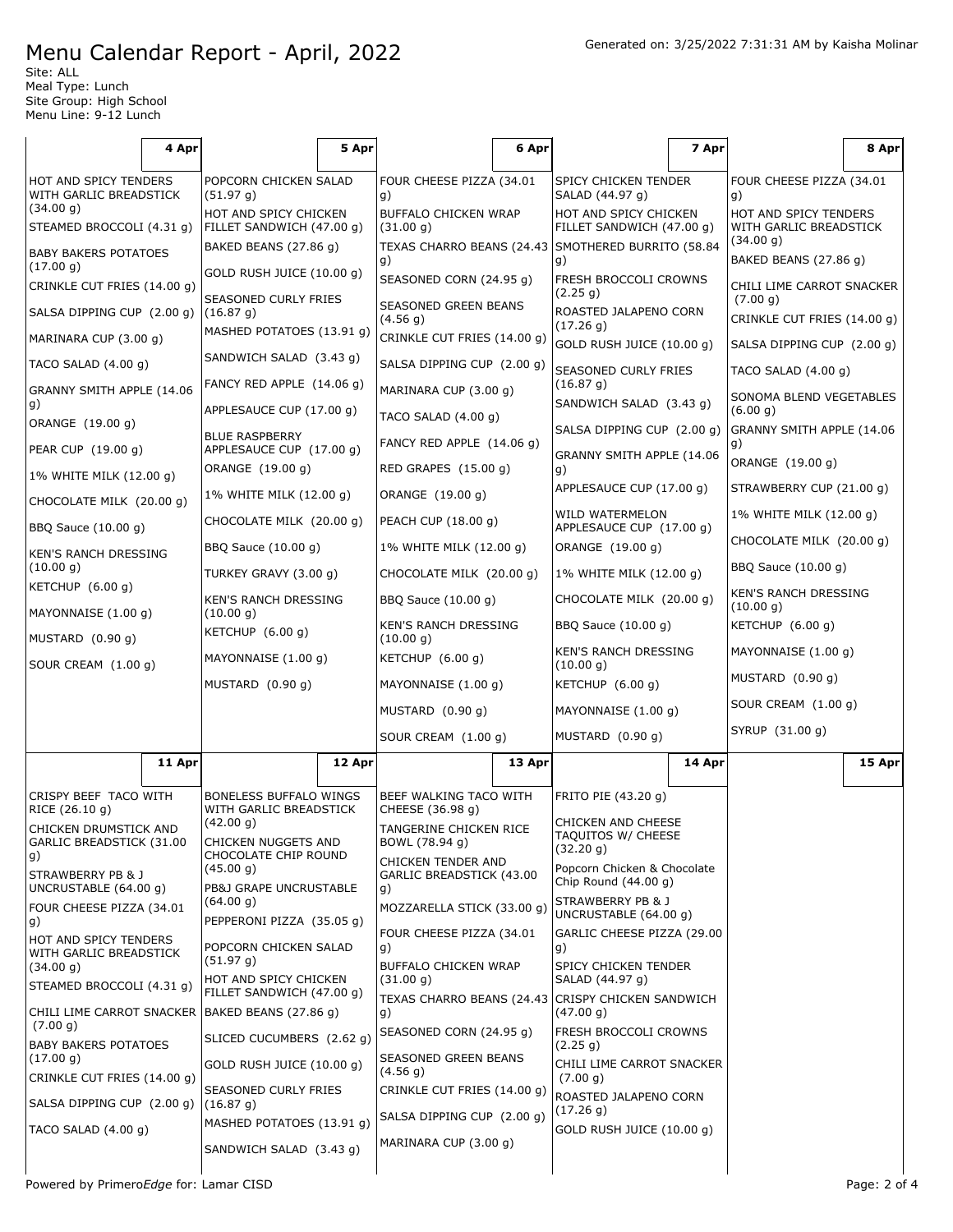Site: ALL Meal Type: Lunch Site Group: High School Menu Line: 9-12 Lunch

|                           |                                                                                                                                | 11 Apr                                            |                                              | 12 Apr                                                                                                            |                                                       | 13 Apr                                          |                                                    | 14 Apr                                   |                                         |        |
|---------------------------|--------------------------------------------------------------------------------------------------------------------------------|---------------------------------------------------|----------------------------------------------|-------------------------------------------------------------------------------------------------------------------|-------------------------------------------------------|-------------------------------------------------|----------------------------------------------------|------------------------------------------|-----------------------------------------|--------|
|                           | GRANNY SMITH APPLE (14.06                                                                                                      |                                                   | FANCY RED APPLE (14.06 g)                    |                                                                                                                   | TACO SALAD $(4.00 g)$                                 |                                                 | SEASONED CURLY FRIES                               |                                          |                                         |        |
| g)<br>ORANGE (19.00 g)    |                                                                                                                                | <b>BLUE RASPBERRY</b>                             |                                              | FANCY RED APPLE (14.06 g)                                                                                         |                                                       | (16.87 g)<br>SANDWICH SALAD (3.43 g)            |                                                    |                                          |                                         |        |
| PEAR CUP (19.00 g)        |                                                                                                                                |                                                   | APPLESAUCE CUP (17.00 g)<br>ORANGE (19.00 g) |                                                                                                                   | RED GRAPES (15.00 g)                                  |                                                 | MARINARA CUP (3.00 g)                              |                                          |                                         |        |
|                           | 1% WHITE MILK (12.00 g)                                                                                                        |                                                   | 1% WHITE MILK (12.00 g)                      |                                                                                                                   | ORANGE (19.00 g)                                      |                                                 | GRANNY SMITH APPLE (14.06                          |                                          |                                         |        |
|                           | CHOCOLATE MILK (20.00 g)                                                                                                       |                                                   | CHOCOLATE MILK (20.00 g)                     |                                                                                                                   | PEACH CUP (18.00 g)                                   |                                                 | g)<br>APPLESAUCE CUP (17.00 g)                     |                                          |                                         |        |
|                           | BBQ Sauce (10.00 g)                                                                                                            |                                                   | BBQ Sauce (10.00 g)                          |                                                                                                                   | 1% WHITE MILK (12.00 g)                               |                                                 | WILD WATERMELON                                    |                                          |                                         |        |
|                           | KEN'S RANCH DRESSING                                                                                                           |                                                   | TURKEY GRAVY (3.00 g)                        |                                                                                                                   | CHOCOLATE MILK (20.00 g)                              |                                                 | APPLESAUCE CUP (17.00 g)                           |                                          |                                         |        |
|                           | (10.00 g)<br>KETCHUP (6.00 g)                                                                                                  |                                                   | <b>KEN'S RANCH DRESSING</b>                  |                                                                                                                   | BBQ Sauce (10.00 g)                                   |                                                 | ORANGE (19.00 g)<br>1% WHITE MILK (12.00 g)        |                                          |                                         |        |
|                           | MAYONNAISE (1.00 g)                                                                                                            |                                                   | (10.00 g)<br>KETCHUP $(6.00 g)$              |                                                                                                                   | KEN'S RANCH DRESSING<br>(10.00 g)                     |                                                 | CHOCOLATE MILK (20.00 g)                           |                                          |                                         |        |
|                           | MUSTARD (0.90 g)                                                                                                               |                                                   | MAYONNAISE (1.00 g)<br>MUSTARD (0.90 g)      |                                                                                                                   | KETCHUP $(6.00 g)$                                    |                                                 | BBQ Sauce (10.00 g)                                |                                          |                                         |        |
|                           | SOUR CREAM (1.00 g)                                                                                                            |                                                   |                                              |                                                                                                                   | MAYONNAISE (1.00 g)                                   |                                                 | <b>KEN'S RANCH DRESSING</b><br>(10.00 g)           |                                          |                                         |        |
|                           |                                                                                                                                |                                                   |                                              |                                                                                                                   | MUSTARD (0.90 g)                                      |                                                 |                                                    |                                          |                                         |        |
|                           |                                                                                                                                |                                                   |                                              |                                                                                                                   | SOUR CREAM (1.00 g)                                   |                                                 | KETCHUP $(6.00 g)$                                 |                                          |                                         |        |
|                           |                                                                                                                                |                                                   |                                              |                                                                                                                   |                                                       |                                                 | MAYONNAISE (1.00 g)                                |                                          |                                         |        |
|                           |                                                                                                                                | 18 Apr                                            |                                              | 19 Apr                                                                                                            |                                                       | 20 Apr                                          | MUSTARD (0.90 g)                                   | 21 Apr                                   |                                         | 22 Apr |
|                           |                                                                                                                                |                                                   |                                              |                                                                                                                   |                                                       |                                                 |                                                    |                                          |                                         |        |
| g)                        |                                                                                                                                | CHICKEN DRUMSTICK AND<br>GARLIC BREADSTICK (31.00 |                                              | BEEF WALKING TACO WITH<br>CHEESE (36.98 g)<br><b>CHEESE STUFFED</b><br>BREADSTICK (34.00 g)<br>CHICKEN TENDER AND |                                                       | <b>CHICKEN AND CHEESE</b><br>TAQUITOS W/ CHEESE |                                                    | BEEF HOTDOG (31.00 g)                    |                                         |        |
|                           |                                                                                                                                | CHICKEN NUGGETS AND                               |                                              |                                                                                                                   |                                                       | (32.20 g)<br>Popcorn Chicken & Chocolate        |                                                    | CHICKEN NACHOS (38.80 g)                 |                                         |        |
|                           | CHOCOLATE CHIP ROUND<br>(45.00 g)<br>PB&J GRAPE UNCRUSTABLE<br>(64.00 g)<br>PEPPERONI PIZZA (35.05 g)<br>POPCORN CHICKEN SALAD |                                                   |                                              |                                                                                                                   |                                                       | Chip Round $(44.00 g)$                          |                                                    | TANGERINE CHICKEN RICE<br>BOWL (78.94 g) |                                         |        |
|                           |                                                                                                                                |                                                   | g)                                           | GARLIC BREADSTICK (43.00<br>STRAWBERRY PB & J<br>UNCRUSTABLE (64.00 g)                                            |                                                       |                                                 | CHICKEN AND WAFFLES<br>(54.00 g)                   |                                          |                                         |        |
|                           |                                                                                                                                |                                                   |                                              | <b>GENERAL TSO CHICKEN</b><br>W/RICE AND FORTUNE                                                                  |                                                       | PEPPERONI PIZZA (35.05 g)                       |                                                    | PB&J GRAPE UNCRUSTABLE                   |                                         |        |
|                           |                                                                                                                                |                                                   |                                              | COOKIES (77.91 g)<br>FOUR CHEESE PIZZA (34.01                                                                     |                                                       | SPICY CHICKEN TENDER<br>SALAD (44.97 g)         |                                                    | (64.00 g)<br>FOUR CHEESE PIZZA (34.01    |                                         |        |
|                           |                                                                                                                                |                                                   | (51.97 g)<br>HOT AND SPICY CHICKEN           |                                                                                                                   | g)                                                    |                                                 | HOT AND SPICY CHICKEN<br>FILLET SANDWICH (47.00 g) |                                          | g)<br>HOT AND SPICY TENDERS             |        |
|                           |                                                                                                                                |                                                   | FILLET SANDWICH (47.00 g)                    |                                                                                                                   | <b>BUFFALO CHICKEN WRAP</b><br>(31.00 g)              |                                                 | SMOTHERED BURRITO (58.84                           |                                          | WITH GARLIC BREADSTICK<br>(34.00 g)     |        |
|                           |                                                                                                                                |                                                   | BAKED BEANS (27.86 g)                        |                                                                                                                   | TEXAS CHARRO BEANS $(24.43 9)$<br> g)                 |                                                 | FRESH BROCCOLI CROWNS                              |                                          | BAKED BEANS (27.86 g)                   |        |
|                           |                                                                                                                                |                                                   | GOLD RUSH JUICE (10.00 g)                    |                                                                                                                   | SEASONED CORN (24.95 g)                               |                                                 | (2.25 g)                                           |                                          | CHILI LIME CARROT SNACKER               |        |
|                           |                                                                                                                                |                                                   | SEASONED CURLY FRIES<br>(16.87 g)            |                                                                                                                   | SEASONED GREEN BEANS                                  |                                                 | ROASTED JALAPENO CORN<br>(17.26 g)                 |                                          | (7.00 g)<br>CRINKLE CUT FRIES (14.00 g) |        |
| MASHED POTATOES (13.91 g) |                                                                                                                                |                                                   | (4.56 g)<br>CRINKLE CUT FRIES (14.00 g)      |                                                                                                                   | GOLD RUSH JUICE (10.00 g)                             |                                                 | SALSA DIPPING CUP (2.00 g)                         |                                          |                                         |        |
|                           |                                                                                                                                |                                                   | SANDWICH SALAD (3.43 g)                      |                                                                                                                   | SALSA DIPPING CUP (2.00 g)                            |                                                 | SEASONED CURLY FRIES<br>(16.87 g)                  |                                          | TACO SALAD $(4.00 g)$                   |        |
|                           | FANCY RED APPLE (14.06 g)<br>APPLESAUCE CUP (17.00 g)                                                                          |                                                   | MARINARA CUP (3.00 g)<br>TACO SALAD (4.00 g) |                                                                                                                   | SANDWICH SALAD (3.43 g)<br>SALSA DIPPING CUP (2.00 g) |                                                 | SONOMA BLEND VEGETABLES                            |                                          |                                         |        |
|                           |                                                                                                                                |                                                   |                                              |                                                                                                                   |                                                       |                                                 | (6.00 g)                                           |                                          |                                         |        |
|                           | <b>BLUE RASPBERRY</b><br>APPLESAUCE CUP (17.00 g)                                                                              |                                                   | FANCY RED APPLE (14.06 g)                    |                                                                                                                   | GRANNY SMITH APPLE (14.06<br>g)                       |                                                 | GRANNY SMITH APPLE (14.06<br>g)                    |                                          |                                         |        |
|                           | ORANGE (19.00 g)                                                                                                               |                                                   | RED GRAPES (15.00 g)                         |                                                                                                                   | APPLESAUCE CUP (17.00 g)                              | ORANGE (19.00 g)                                |                                                    |                                          |                                         |        |
|                           | 1% WHITE MILK (12.00 g)                                                                                                        |                                                   | ORANGE (19.00 g)                             |                                                                                                                   | WILD WATERMELON                                       |                                                 | STRAWBERRY CUP (21.00 g)                           |                                          |                                         |        |
|                           |                                                                                                                                |                                                   | CHOCOLATE MILK (20.00 g)                     |                                                                                                                   | PEACH CUP (18.00 g)                                   |                                                 | APPLESAUCE CUP (17.00 g)<br>ORANGE (19.00 g)       |                                          | 1% WHITE MILK (12.00 g)                 |        |
|                           |                                                                                                                                | BBQ Sauce (10.00 g)                               |                                              | 1% WHITE MILK (12.00 g)                                                                                           |                                                       | 1% WHITE MILK (12.00 g)                         |                                                    | CHOCOLATE MILK (20.00 g)                 |                                         |        |
|                           |                                                                                                                                |                                                   | TURKEY GRAVY (3.00 g)                        |                                                                                                                   | CHOCOLATE MILK (20.00 g)                              |                                                 |                                                    |                                          | BBQ Sauce (10.00 g)                     |        |
|                           |                                                                                                                                |                                                   |                                              |                                                                                                                   |                                                       |                                                 |                                                    |                                          |                                         |        |